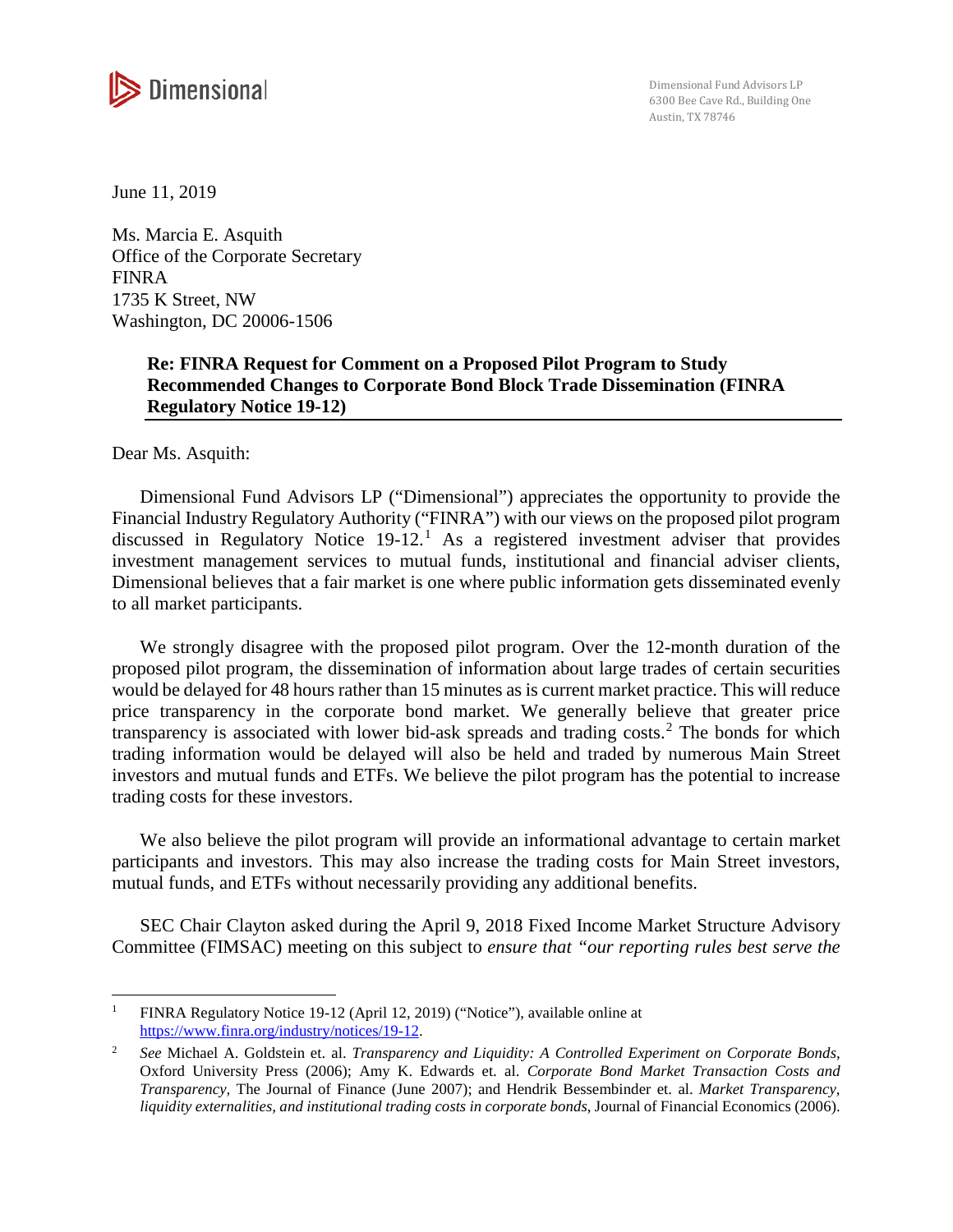

*long-term interests of our Main Street investors*."<sup>3</sup> We believe the currently proposed pilot program does not serve the long-term interests of investors saving for retirement or other future consumption needs. We find the proffered justification that the proposed reduced-price transparency will improve liquidity unpersuasive.

## **Increased transparency benefits investors**

Since the introduction of TRACE in 2002, the corporate bond market has grown in size to alltime highs.<sup>4</sup> Secondary market trading volume continues to rise to all-time highs with each passing year.<sup>5</sup> Bid-ask spreads have shrunk to all-time lows.<sup>6</sup> The corporate bond market has never been as liquid as it has been in the TRACE era, with a corresponding decline in trading costs.<sup>7</sup> We believe it is the transparency brought about by TRACE that helped create these conditions. We believe that transparency is good for markets. Increased transparency inherently boosts investor confidence in the market. We are cautious and indeed skeptical that any program that reduces pricing transparency will improve liquidity and reduce trading costs.

According to the data tables included in FIMSAC's April 9, 2018 recommendation, between 2013 and 2017 the proposed 48-hour blackout period would have covered over 32% of the total par value of traded investment grade corporate bonds and over 40% of non-investment grade corporate bonds.<sup>8</sup> These are very sizeable portions of market trades that would lose their current 15-minute delayed price transparency. Many investors, including mutual funds and ETFs, rely on this transparency to accurately price the assets in their daily net asset value calculation. This can represent a significant cost to investors. We believe any program that may impose significant cost should have consensus support from the industry that the benefit is worth the cost. We do not see this for the proposed pilot's increased delay in block trade information dissemination.

As FINRA noted in its Notice, the "FIMSAC recommendation did not include written supporting rationale" for its pilot program recommendation.<sup>9</sup> Their recommendation appears to be based on the opinion that market liquidity is harmed by price transparency.<sup>10</sup> This is no different

 $\overline{a}$ 

<sup>3</sup> *See* https://www.sec.gov/spotlight/fixed-income-advisory-committee/fimsa-040918transcript.txt at page 6 (emphasis added).

<sup>4</sup> *See* SIFMA's statistics on amounts outstanding in the U.S. bond market available at https://www.sifma.org/resources/research/us-bond-market-issuance-and-outstanding/.

<sup>5</sup> *See* SIFMA's statistics on U.S. bond market average trading volumes available at https://www.sifma.org/resources/research/us-bond-market-trading-volume/.

<sup>6</sup>  *See* Mizrach (2015).

<sup>7</sup> *See* id.

<sup>8</sup> *See* https://www.sec.gov/spotlight/fixed-income-advisory-committee/fimsac-block-trade-recommendation.pdf.

<sup>9</sup>  *See* Notice at page 7.

<sup>10</sup> *See* Bruce Mizrach *Analysis of Corporate Bond Liquidity*, FINRA Office of the Chief Economist Research Note (2015) ("Some industry participants have become alarmed about the decline in liquidity in the corporate bond market. Based primarily on evidence collected by FINRA through TRACE, there does not appear to be strong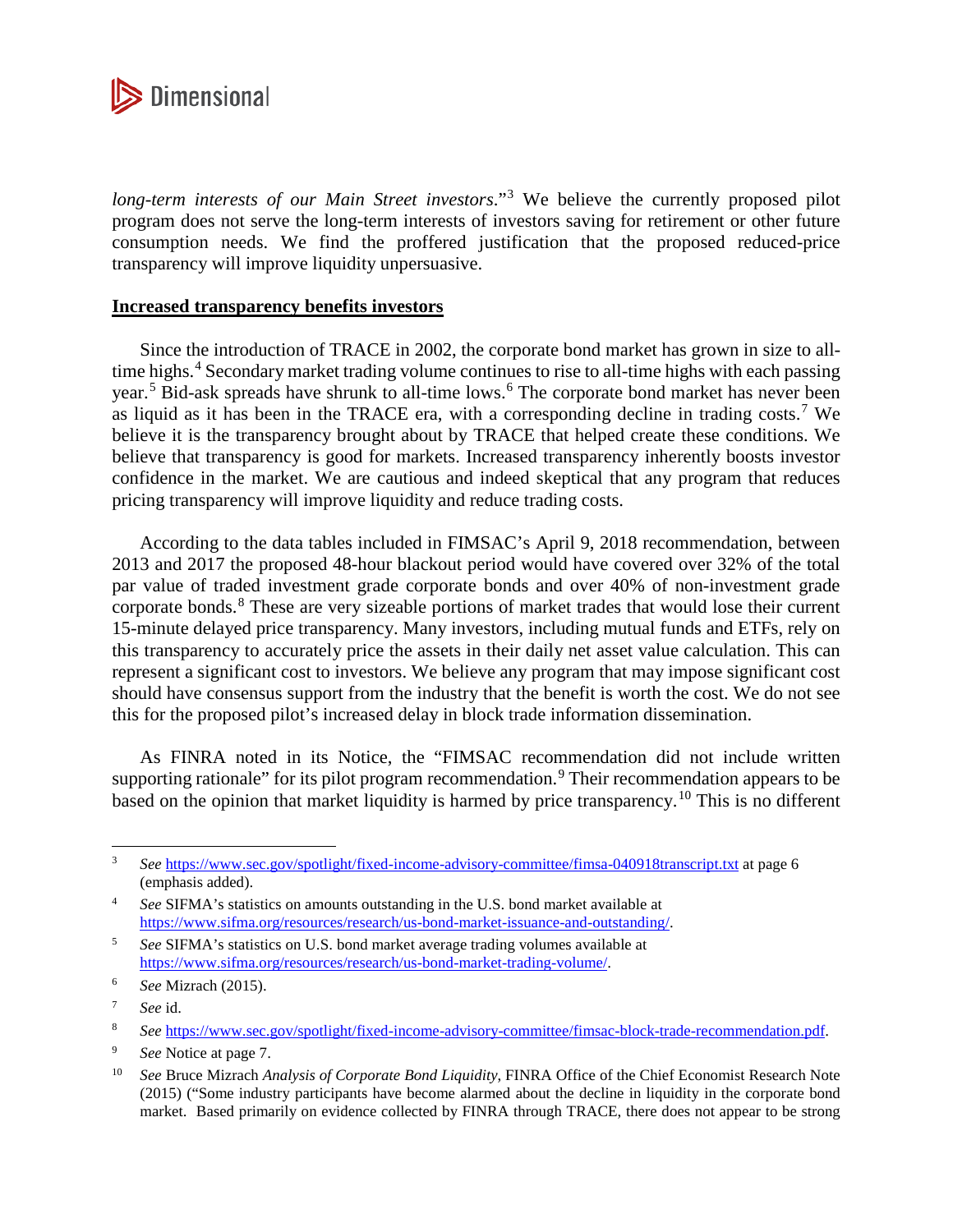

l

than the concern expressed about the original introduction of TRACE reporting,<sup>11</sup> even though it has been shown to be overwhelmingly beneficial to investors.<sup>12</sup> We believe a more objectively persuasive reason for reducing price transparency should be put forth along with supporting data before FINRA moves forward with the proposed pilot program.<sup>13</sup>

### **Pilot program's objective better addressed by increasing transparency**

The proposed pilot program's objective seems to be to increase liquidity conditions for corporate bonds and the ability to execute block trades. Rather than reduce price transparency in the market in an attempt to achieve this objective, we would suggest testing complete and immediate dissemination of all trade data with no dissemination caps and no 15-minute delay. Perhaps FINRA could start with a small subset of securities much like it did at the initial launch of TRACE in 2002.

We believe to improve liquidity, complete and immediate post-trade data dissemination for all securities in the market should be the ultimate objective of any program. This model has proven to be fair and effective in the equity markets over many decades.

### **Liquidity cost unnecessarily shifted to smaller market participants**

Participants in the market understand that demanding immediate liquidity from broker-dealers or other market participants comes at a cost. This cost is a function of the size of the trade and the immediacy with which the trade must be executed. As size goes up, cost generally goes up. As immediacy goes up, cost generally goes up. In general, the party seeking the liquidity bears the cost of that liquidity. Large participants may desire immediacy when they are looking to sell a large block of bonds. Large dealers claim they are only willing to provide this immediacy if we reduce market transparency. By creating this information asymmetry, the seller may shift the cost of that liquidity onto one or more unsuspecting buyers of the bond who are at an information disadvantage for the next 48 hours. These buyers may be Main Street investors or mutual fund or ETF investors.

evidence to support this view. New issuance is strong, secondary market trading volume continues to rise and bid-ask spreads continue to fall.").

<sup>11</sup> *See* Edwards (2007), at p. 1422, stating that the trade association for bond dealers, the Bond Market Association, had concerns that transparency will hurt liquidity; *see also* "Corporate Bond Market Transparency and Debt Mark-Up Regulation," Morgan, Lewis & Bockius LLP (2002), stating that over half of the commenters on the TRACE proposal in 1999 expressed concern over possible adverse effect on liquidity.

<sup>12</sup> *See* Hendrik Bessembinder and William Maxwell *Transparency and the Corporate Bond Market*, Journal of Economic Perspectives (2008); *see also* Goldstein (2006).

<sup>&</sup>lt;sup>13</sup> See Professor Harris' recently submitted comment to the Notice in which he also expresses his opposition to doing the proposed pilot program (June 3, 2019) ("I argue further that no pilot study should be undertaken until the results of simpler, much less costly studies are known. I further argue that any study undertaken should address only the minimum changes necessary to achieve the objectives of the FIMSAC recommendation.").